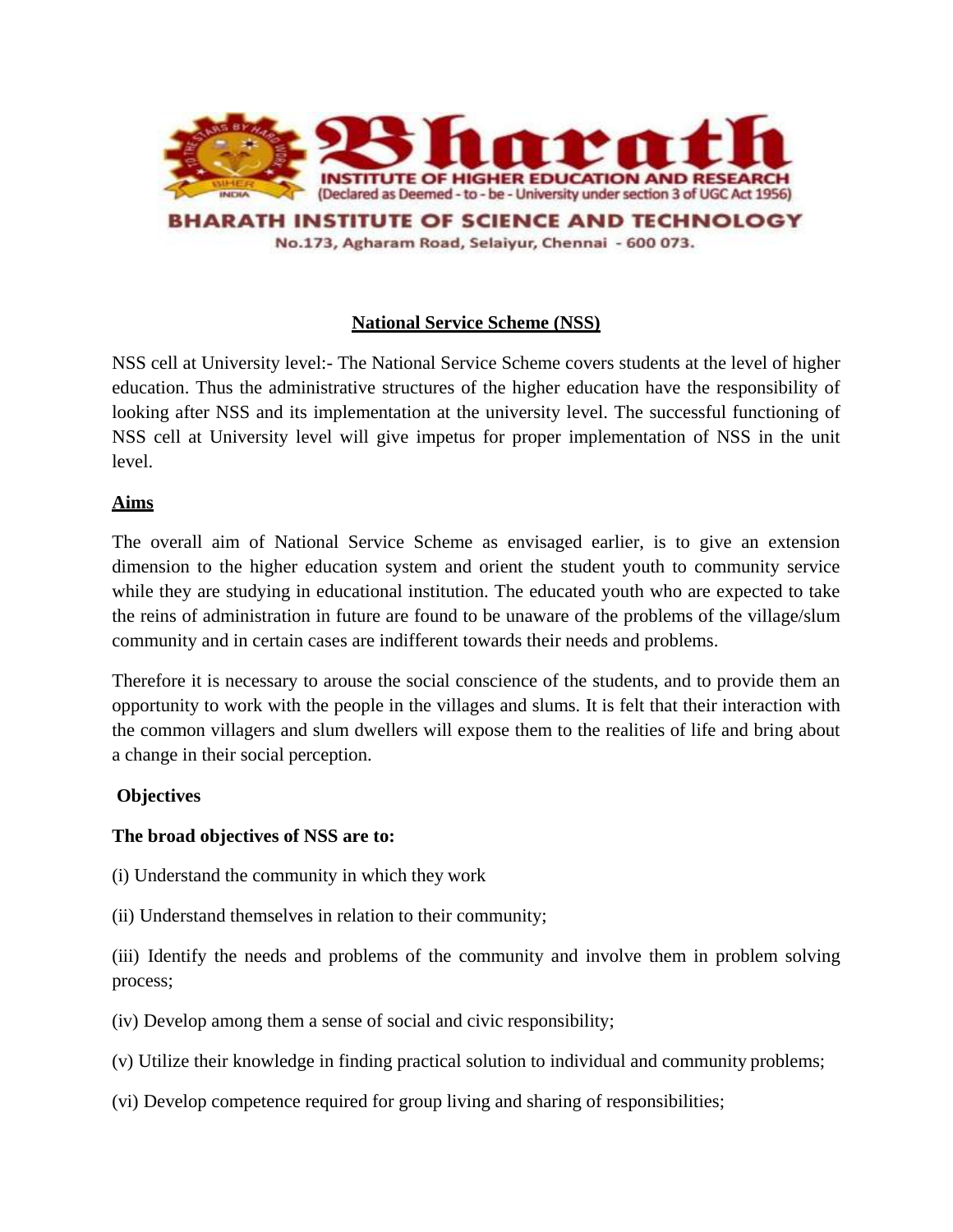(vii) Gain skills in mobilizing community participation;

(viii) Acquire leadership qualities and democratic attitude;

(ix) Develop capacity to meet emergencies and natural disasters and

(x) Practice national integration and social harmony.

#### **The Motto, NSS Symbol & Badge , NSS Day**

#### **The Motto**

The motto or watchword of the National Service Scheme is : 'NOT ME BUT YOU'. This reflects the essence of democratic living and upholds the need for selfless service and appreciation of the other person's point of view and also to show consideration for fellow human beings. It underlines that the welfare of an individual is ultimately dependent on the welfare of society on the whole. Therefore, it should be the aim of the NSS to demonstrate this motto in its day-to-day programme.

## **NSS Symbol**

The symbol of the National Service Scheme, is based on the 'Rath' wheel of the Konark Sun Temple situated in Orissa. These giant wheels of the Sun Temple portray the cycle of creation, preservation and release, and signify the movement in life across time and space. The design of the symbol, a simplified form of the Sun-chariot wheel primarily depicts movement. The wheel signifies the progressive cycle of life. It stands for continuity as well as change and implies the continuous striving of NSS for social transformation and upliftment.

## **NSS Badge**

The NSS symbol is embossed on the NSS badge. The NSS volunteers wear it while undertaking any programme of community service. The Konark wheel in the symbol has eight bars which represent the 24 hours of the day. Hence, the badge reminds the wearer to be in readiness for service of the nation round the clock i.e. for 24 hours. The red colour in the badge indicates that the NSS volunteers are full of blood i.e. lively, active, energetic and full of high spirit. The navy blue colour indicates the cosmos of which the NSS is a tiny part, ready to contribute its share for the welfare of the mankind.

#### **NSS Day**

NSS was formally launched on 24th September, 1969, the birth centenary year of the Father of the Nation. Therefore, 24 September is celebrated every year as NSS Day with appropriate programmes and activities.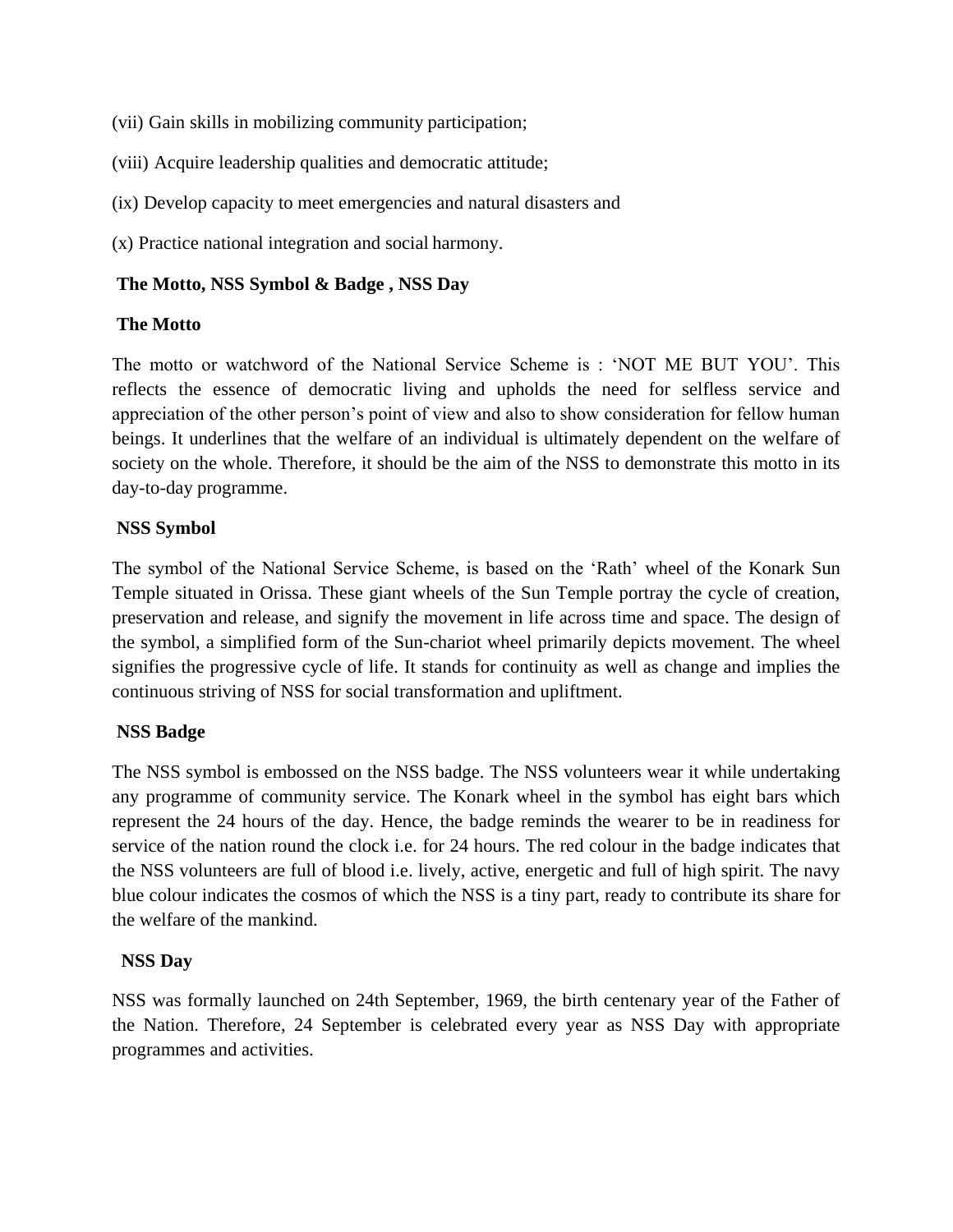## **Classification of NSS Programme**

NSS activities have been divided in two major groups. These are regular NSS activities and special camping programme.

(a) Regular NSS Activity: Under this, students undertake various programmes in the adopted villages, college / school campuses and urban slums during weekends or after college hours;

(b) Special Camping Programme: Under this, camps of 7 days duration are organised in adopted villages or urban slums during vacations with some specific projects by involving local communities. 50% NSS volunteers are expected to participate in these camps.

**NSS Regular Activities:** As stated above, NSS volunteers undertake various activities in adopted villages and slums for community service. Duration of these services is 120 hours. The NSS units organise the regular activities as detailed below:

(i) Orientation of NSS volunteers: To get the NSS volunteers acquainted with the basics of NSS programmes, 20 hours are allocated for their orientation through lectures, discussions, field visits and audio-visuals etc.

(ii) Campus Work: The NSS volunteers may be involved in the projects undertaken for the benefit of the institution and students concerned. Such projects cover development of play grounds, laying of gardens, tree plantation in the premises, awareness programmes on drugabuse, AIDS, population education etc. The NSS volunteers may work on campus projects for not exceeding 30 hours in a year;

(iii) The remaining 70 hours will be utilized for community service on the projects in adopted villages/urban slums independently or in collaboration with others in this field, as detailed below:

(a) Institutional work: The students may be placed with selected voluntary organisations working for the welfare of women, children, aged and disabled outside the campus.

(b) Rural Project: The rural projects generally include the working of NSS volunteers in adopted villages for eradication of illiteracy, watershed management and wasteland development, agricultural operations, health, nutrition, hygiene, sanitation, mother and child care, family life education, gender justice, development of rural cooperatives, savings drives, construction of rural roads, campaign against social evils etc.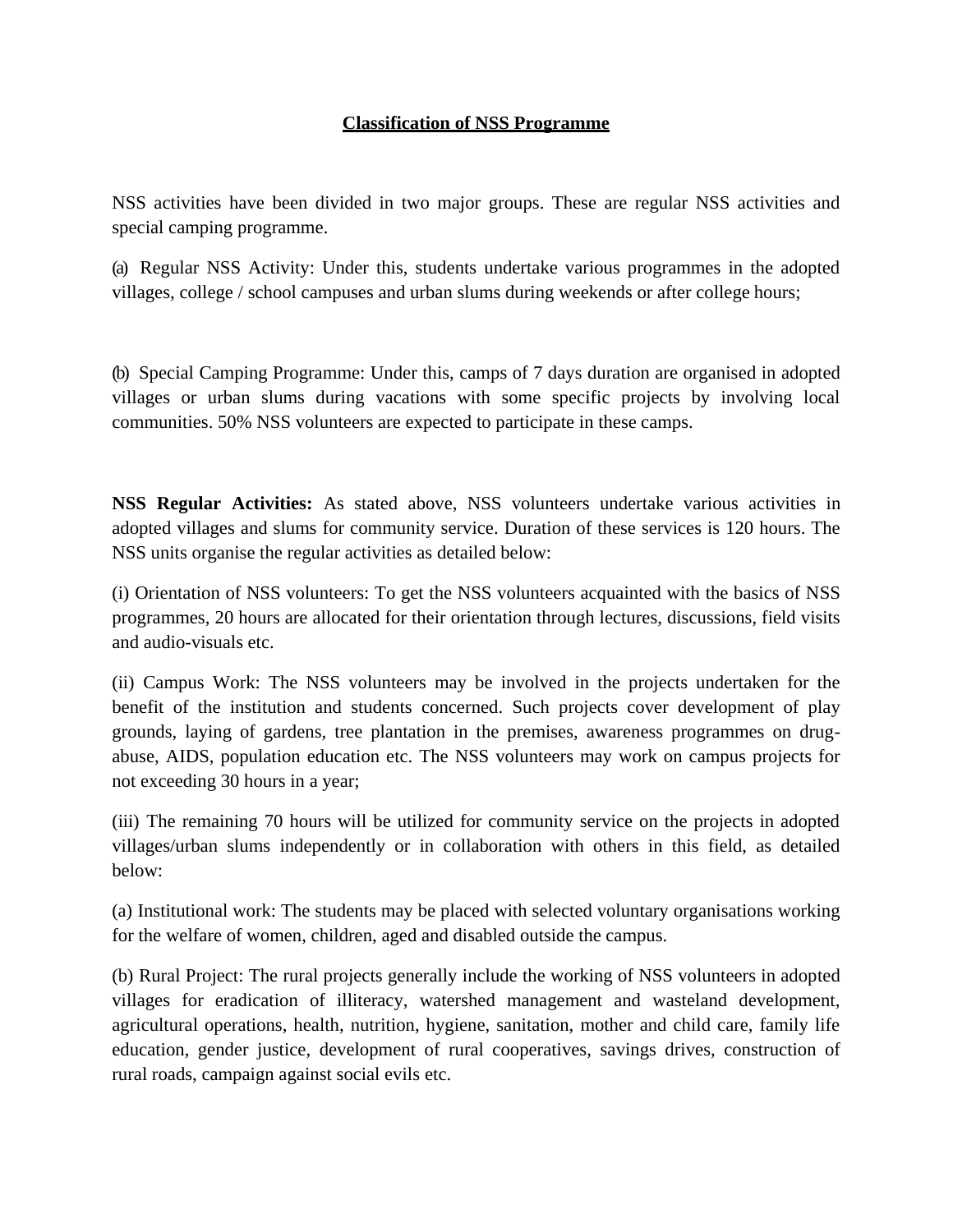(c) Urban Projects: In addition to rural projects other include adult education, welfare of slum dwellers, training in civil defence, traffic control, setting up first-aid posts, work in hospitals, orphanages, destitute home, environment, population education, drug, AIDS awareness, and income generation projects etc. Professional and technical institutions having NSS may have to design appropriate programmes for the community based on the needs.

(d) Natural calamities & National Emergencies: The NSS units are expected to utilize the services of NSS volunteers at the time of natural calamities and national emergencies for mobilizing public support and rendering necessary assistance to the authorities in rescue, relief and rehabilitation. In such emergencies and calamities the Programme Officers are expected to take the initiative and offer the services of the NSS units and its volunteers to assist the administration.

(e) National Days and Celebrations: The National Service Scheme programmes also include the celebration of National days. The purpose of such a provision is to celebrate such occasions in a befitting manner.

It is pertinent to mention here that NSS Volunteers have come forward with zeal to make all programmes a great success.

## **Implementation of NSS Programmes**

## **1. NSS Unit**

An institution will be allotted NSS units according to the strength of students. The number of units will be allotted by the Programme Coordinator in consultation with NSS Regional Centre and State Liaison Officer considering the demands of the institution. It is expected that the institution will provide necessary facilities for the successful running of the NSS unit because it is a part of the institution

(a) The strength of a unit will be 100 NSS volunteers normally. The strength of the NSS unit can be extended up to 120 volunteers in exceptional cases where second unit cannot be raised due to constraints. It is always preferable that a separate unit is started instead of enrolling more NSS volunteers.

(b) In exceptional cases where the total strength of students enrolled is very small, a smaller NSS unit can be started with the strength of 75 NSS volunteers.

## **2. Enrolment of NSS Volunteers**

At college level the NSS volunteers will be enrolled from the first and second year degree-class students. Preference should be given to the students who have worked as NSS volunteers at undergraduate as well as +2 levels also.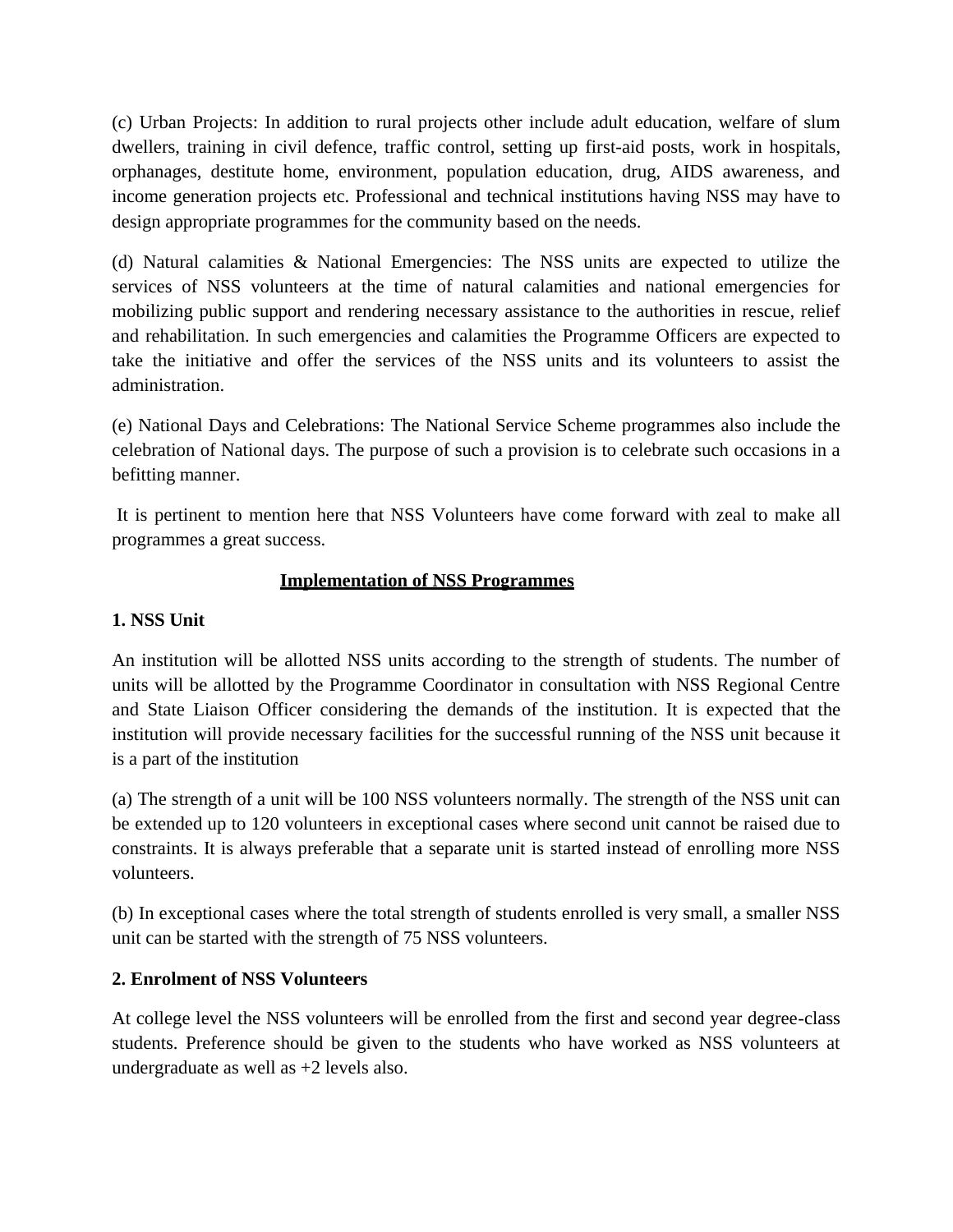(a) Students belonging to minority communities, scheduled castes and scheduled tribes should be encouraged to participate in NSS. They should be given due representation where more students desire to join NSS.

(b) In co-educational colleges the girls should be motivated to join NSS.

(c) The students from foreign countries studying in Indian universities should also be encouraged to join NSS so that they may share the experiences of national reconstruction and community work.

(d) NCC cadets will not be allowed to join NSS. Similarly NSS volunteers will not participate in NCC or any other youth organization as long as they are in NSS. Same restriction will apply to the NSS Programme Officers also.

|                |         | <b>Top Position in Inter-College Extra Curricular Events</b>                       |                 |                        |
|----------------|---------|------------------------------------------------------------------------------------|-----------------|------------------------|
| Sr.No.         | Year    | <b>Name of the Event</b>                                                           | <b>Position</b> | <b>Type of Event</b>   |
| $[1]$          | [2]     | $[3]$                                                                              | [4]             | [5]                    |
|                | 2016-17 | The Best Rally Program Awarness Award by Nss State Cell<br>Tamilnadu Govt          |                 | <b>National Level</b>  |
| $\overline{2}$ | 2015-16 | Nss Best Volunteers Award in state Cell Tamilnadu                                  |                 | <b>National Level</b>  |
| 3              | 2014-15 | Environmental Awarness Award/Tamil nadu Govt                                       |                 | <b>National Level</b>  |
| 4              | 2014-15 | The Best Rally Program Awarness Award by Nss State Cell<br><b>Tamilnadu Govt</b>   | 1               | <b>National Level</b>  |
| 5              | 2013-14 | "Green Campus initiative" by EXNORA                                                | $\overline{2}$  | <b>National Level</b>  |
| 6              | 2013-14 | National Education Excellence-2014 by World Education congress                     |                 | International<br>Level |
| 7              | 2013-14 | National Education Excellence-2014 by ASSOCHAM                                     |                 | International<br>Level |
| 8              | 2013-14 | Health Care Centre Award By Tamilnadu                                              |                 | <b>National Level</b>  |
| 9              | 2012-13 | Best Institution award received from govt of Tamilnadu for Blood<br>Donation camp. | 1               | <b>National Level</b>  |
| 10             | 2012-13 | Best Contributer Award by Corpoaration of Chennai                                  |                 | <b>National Level</b>  |
| 11             | 2011-12 | Best NSS-Cordinator Award by NSS State Cell-Tamilnadu                              |                 | <b>National Level</b>  |

#### **NATIONAL SERVICE SCHEME (AWARDS)**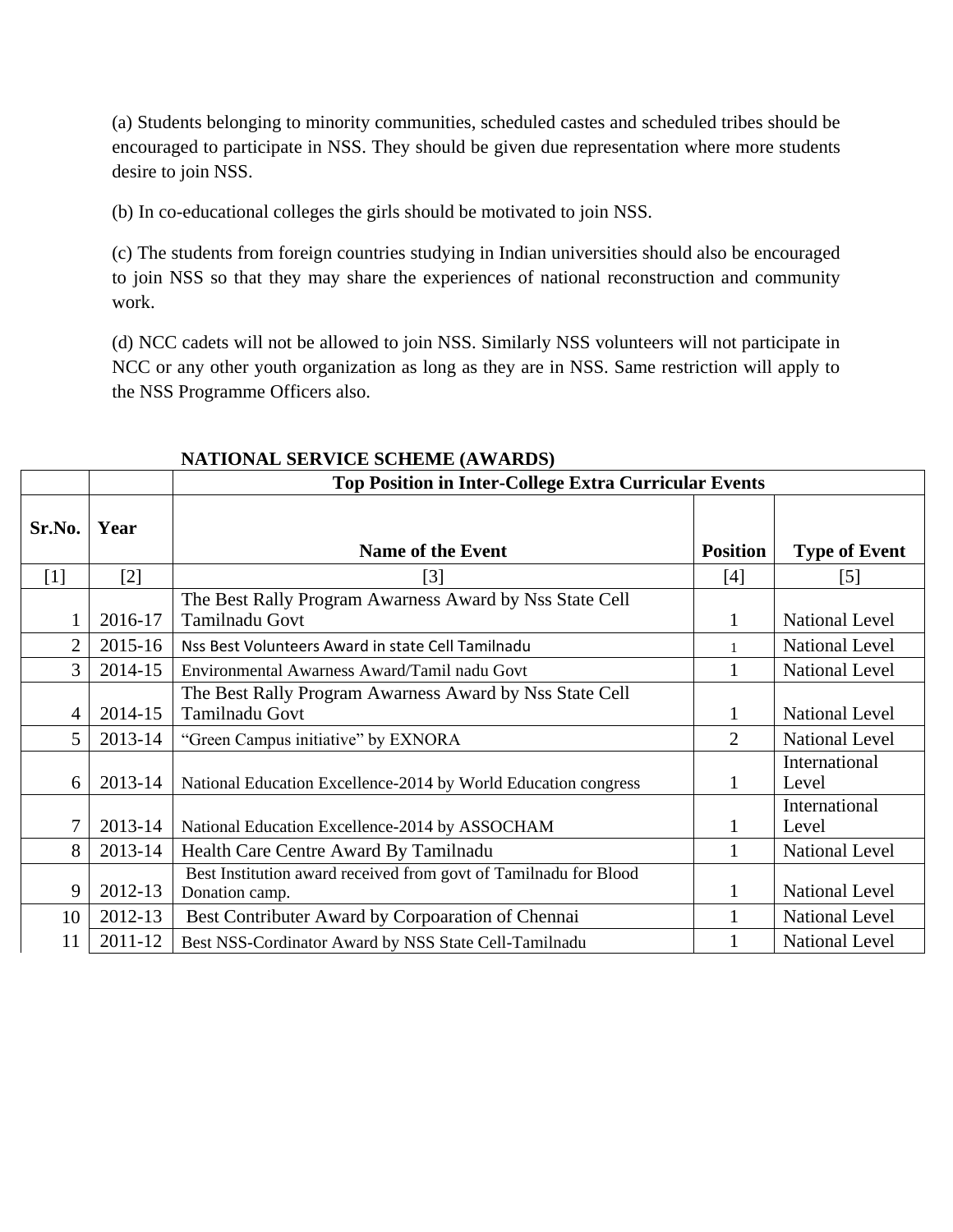# NATIONAL SERVICE SCHEME 2017-18-ACTIVITIES

| <b>S.NO</b>    | <b>REGULAR AND SPECIAL CAMP ACTIVITIES</b>                                                                                                      |
|----------------|-------------------------------------------------------------------------------------------------------------------------------------------------|
| 1.             | The World Milk Day was celebrated on 1 <sup>st</sup> June2017 at Bharath Institute of Higher<br><b>Education and Research.</b>                  |
| 2.             | The World Environmental Day was celebrated by planting trees on $5th$ June 2017 at<br>Bharath Institute of Higher Education and Research.       |
| 3.             | The World Blood Donors Day was remembered on 14 <sup>th</sup> June 2017 at Bharath Institute<br>of Higher Education and Research.               |
| 4.             | Medical Camp was conducted on 18 <sup>th</sup> June 2017 at Bharath Institute of Higher<br><b>Education and Research.</b>                       |
| 5 <sub>1</sub> | Seminar on "AWARNESS IN BLOOD DONATION" was conducted on 19 <sup>th</sup> June 2017<br>at Bharath Institute of Higher Education and Research.   |
|                | 6. Blood Donation Voluntarism Registrationwas conducted on 20 <sup>th</sup> June 2017 at Bharath<br>Institute of Higher Education and Research. |
| 7.             | The International Yoga Day was remembered on 21 <sup>st</sup> June 2017 at Bharath Institute of<br>Higher Education and Research.               |
|                | 8. Blood Donation Camp was conducted on 28 <sup>th</sup> June 2017 at Bharath Institute of Higher<br><b>Education and Research.</b>             |
| 9.             | On Doctor's Day, Medical checkup was held at Bharath Institute of Higher Education<br>and Research on 1 <sup>st</sup> July 2017.                |
|                | 10. Inauguration day function was held at Bharath Institute of Higher Education and<br>Research on $10^{th}$ July 2017.                         |
|                | 11. World Population Day was remembered on 11 <sup>th</sup> July 2017 at Bharath Institute of Higher<br><b>Education and Research.</b>          |
|                | 12. World International Day of Justice was conducted on 17 <sup>th</sup> July 2017 at Bharath Institute<br>of Higher Education and Research.    |
|                | 13. NSS Orientation Program was conducted on 18 <sup>th</sup> July 2017 at Bharath Institute of Higher<br><b>Education and Research.</b>        |
|                | 14. Bharath Institute of Higher Education and Research's Playground was Cleaned on 19th<br><b>July 2017</b>                                     |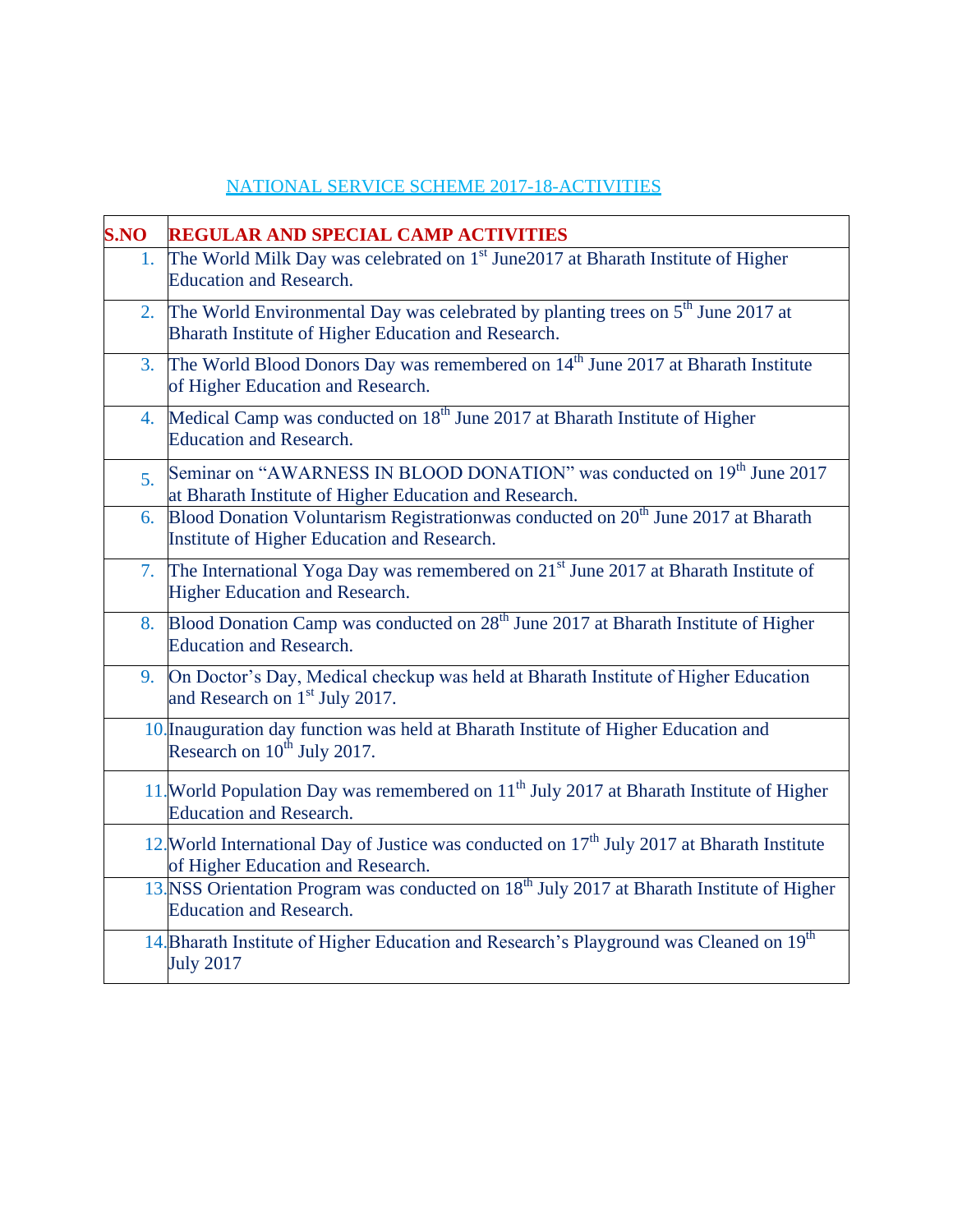| <b>July 2017</b>                                                                 | 15. Bharath Institute of Higher Education and Research's Playground was Cleaned on 20 <sup>th</sup>  |
|----------------------------------------------------------------------------------|------------------------------------------------------------------------------------------------------|
| <b>Higher Education and Research.</b>                                            | 16. Seminar on "Global Warming" was conducted on 24 <sup>th</sup> July 2017 at Bharath Institute of  |
| <b>Education and Research.</b>                                                   | 17. Blood Donation Camp was conducted on 27 <sup>th</sup> July 2017 at Bharath Institute of Higher   |
| 2017                                                                             | 18. Work Shop on cleaning awareness was conducted at Thiruvencherry village on 30 <sup>th</sup> July |
| and Research on 1 <sup>st</sup> August 2017.                                     | 19. Clean India Pledge & Swachhta Shapath was held at Bharath Institute of Higher Education          |
| Research on $2nd$ August 2017.                                                   | 20. Seminar on "SwachhtaShapath" was given at Bharath Institute of Higher Education and              |
|                                                                                  | 21. Clean India was conducted at Thiruvencherry village on 3 <sup>rd</sup> August 2017               |
|                                                                                  | 22. Clean India was conducted at Thiruvencherry village on 4 <sup>th</sup> August 2017               |
|                                                                                  | 23. Clean India was conducted at Venkambakkam village on 5 <sup>th</sup> August 2017                 |
|                                                                                  | 24. Clean India was conducted at Venkambakkam village on 6 <sup>th</sup> August 2017                 |
| 25. Clean India was conducted at Mappedu village on $7th$ August 2017            |                                                                                                      |
| 26. Clean India was conducted at Selaiyur village on 8 <sup>th</sup> August 2017 |                                                                                                      |
| 27. Clean India was conducted at M.G.R Nagar on 9 <sup>th</sup> August 2017      |                                                                                                      |
| 28. Clean India was conducted at Bharath Nagar on 10 <sup>th</sup> August 2017   |                                                                                                      |
| Education and Research on 11 <sup>st</sup> August 2017.                          | 29. University campus cleaning & Tree Plantation was held at Bharath Institute of Higher             |
| Education and Research on $12th$ August 2017.                                    | 30. University campus cleaning & Tree Plantation was held at Bharath Institute of Higher             |
| Education and Research on 13 <sup>th</sup> August 2017.                          | 31. University campus cleaning & Tree Plantation was held at Bharath Institute of Higher             |
| Education and Research on 14 <sup>th</sup> August 2017.                          | 32. University campus cleaning & Tree Plantation was held at Bharath Institute of Higher             |
| and Research on 15 <sup>th</sup> August 2017.                                    | 33. Independence day Celebration was Celebrated at Bharath Institute of Higher Education             |
| Education and Research on $21st$ August 2017.                                    | 34. Seminar on "INDIA TOWARDS" was conducted at Bharath Institute of Higher                          |
| Research on 24th August 2017.                                                    | 35. Blood Donation Camp was conducted at Bharath Institute of Higher Education and                   |
| and Research on 21 <sup>st</sup> August 2017.                                    | 36. National Sports Day was held at was conducted at Bharath Institute of Higher Education           |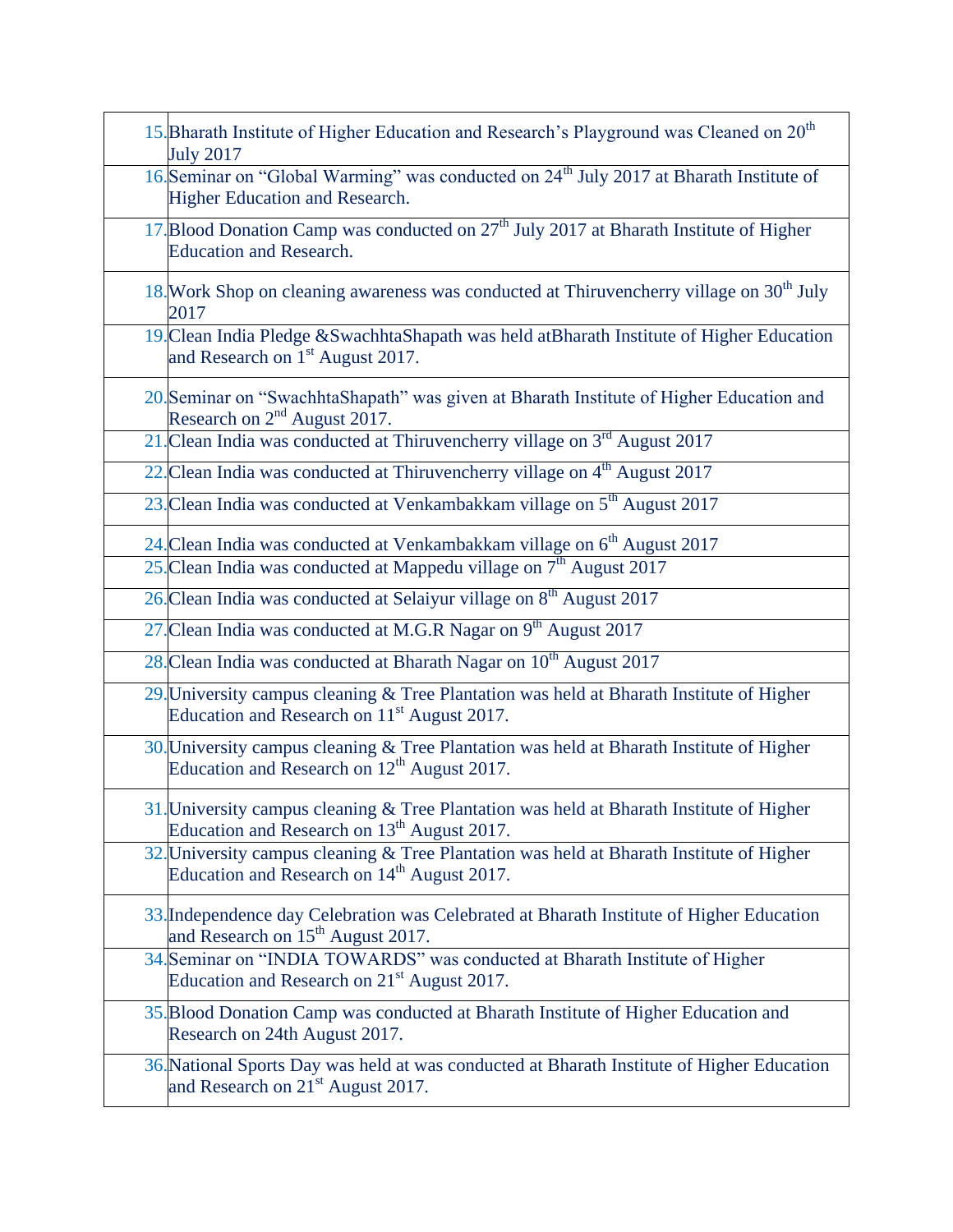| 37. Eye Donation & Screening Camp was held on was conducted at Bharath Institute of<br>Higher Education and Research on 30 <sup>th</sup> August 2017.                                 |
|---------------------------------------------------------------------------------------------------------------------------------------------------------------------------------------|
| 38. Clean Campus Day was held at Bharath Institute of Higher Education and Research<br>campus on $1st$ September 2017                                                                 |
| 39. Clean Hostel Day was held at Bharath Institute of Higher Education and Research hostel<br>on $2nd$ September 2017                                                                 |
| 40. On Green Campus Day trees are planted at Bharath Institute of Higher Education and<br>Research campus on 3 <sup>rd</sup> September 2017                                           |
| 41. Clean Mess Day was conducted at Bharath Institute of Higher Education and Research<br>on September 4 <sup>th</sup> 2017                                                           |
| 42. Essay Contest on Teachers day was conducted on ThiruvencherryGovt school for<br>students on 5 <sup>th</sup> September 2017                                                        |
| 43. On Clean Surroundings DayBharath Institute of Higher Education and Research campus<br>Surroundings was cleaned on 6 <sup>th</sup> September 2017                                  |
| 44. Bharath Institute of Higher Education and Research's students where participated in<br>Rally For Riverson 7 <sup>th</sup> September 2017                                          |
| 45. Cleanliness & Health awareness Program was held at Bharath Institute of Higher<br>Education and Research on 8 <sup>th</sup> September 2017                                        |
| 46. System of cleaning & Study of garbage cleaning system in public space Program was held<br>on Bharath Institute of Higher Education and Research on 9 <sup>th</sup> September 2017 |
| 47. Visit to Orphanages from Bharath Institute of Higher Education and Research's students<br>was held on 10 <sup>th</sup> September 2017                                             |
| 48. Cleanest Hostel Room Contest was conducted on 12 <sup>th</sup> September 2017 at Bharath<br>Institute of Higher Education and Research                                            |
| 49. Elocution Contest on Health And Hygiene was conducted on Bharath Institute of Higher<br>Education and Research on 13 <sup>th</sup> September 2017                                 |
| 50. Closing Ceremony for SwachhtaShapath was conducted at Bharath Institute of Higher<br>Education and Research on 14 <sup>th</sup> September 2017                                    |
| 51. Selection test for first year volunteers was conducted on 19 <sup>th</sup> September 2017 at Bharath<br>Institute of Higher Education and Research                                |
| 52. Orientation program for first year NSS volunteers was held on 22 <sup>nd</sup> September 2017 at<br>Bharath Institute of Higher Education and Research                            |
| 53. NSS day events where conducted on $25th$ September 2017 at Bharath Institute of Higher<br><b>Education and Research</b>                                                           |
| 54. NSS day events where conducted on 26 <sup>th</sup> September 2017 at Bharath Institute of Higher<br><b>Education and Research</b>                                                 |
| 55. World tourism Day was held on 27 <sup>th</sup> September 2017 at Bharath Institute of Higher                                                                                      |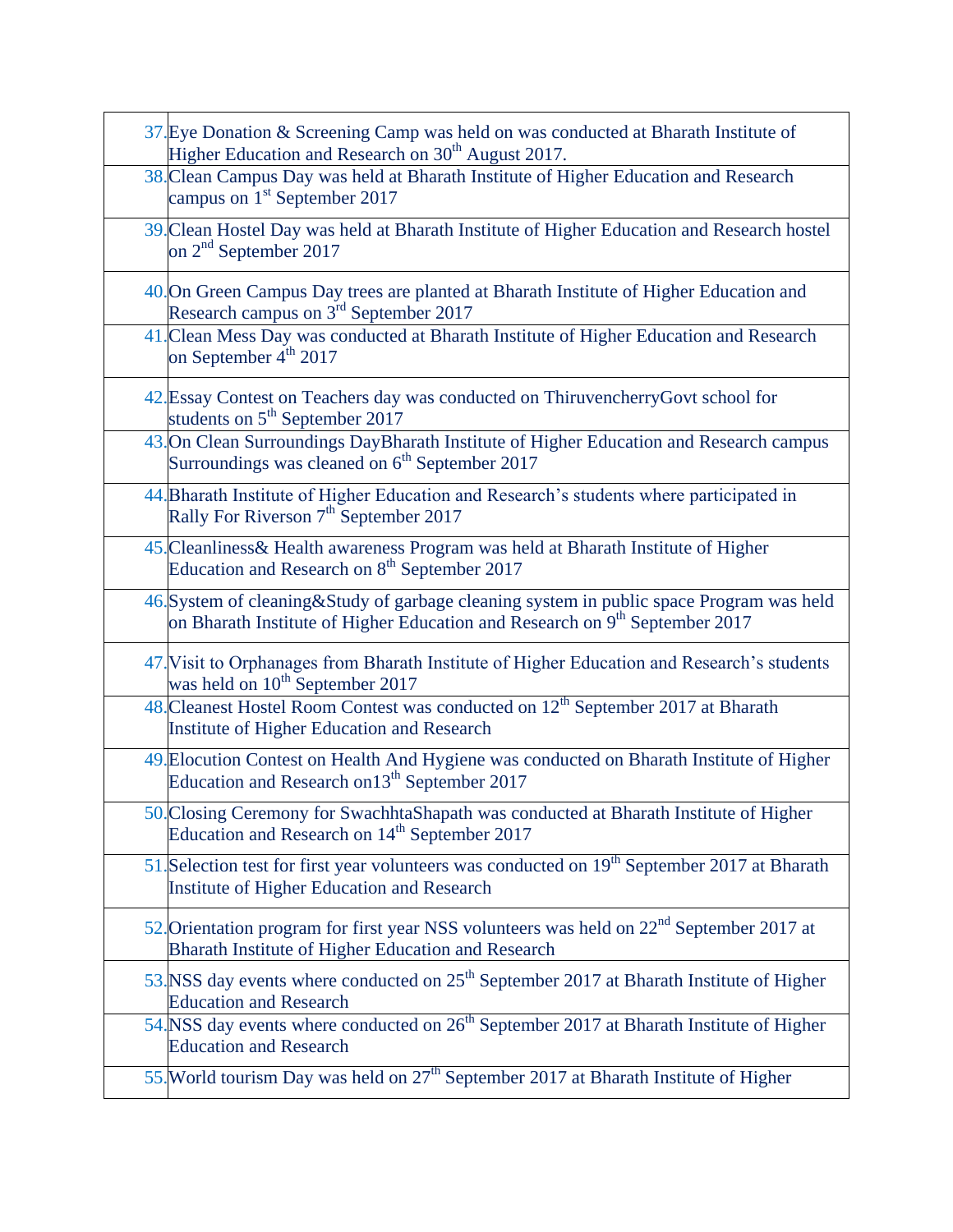| <b>Education and Research</b>                                                                                                                     |
|---------------------------------------------------------------------------------------------------------------------------------------------------|
| 56. NSS day was celebrated on 29 <sup>th</sup> September 2017 at Bharath Institute of Higher<br><b>Education and Research</b>                     |
| 57. Communal Harmony Day was held on 2 <sup>nd</sup> October 2017 at Bharath Institute of Higher<br><b>Education and Research</b>                 |
| 58. World Animal Welfare Day was held on 4 <sup>th</sup> October 2017 at Bharath Institute of Higher<br><b>Education and Research</b>             |
| 59. Seminar on "VOLUNTARY BLOOD DONATION" was conducted on 6 <sup>th</sup> October<br>2017 at Bharath Institute of Higher Education and Research. |
| 60. Seminar on "Malaria and Dengue Awareness" was held on $9th$ October 2017 at Bharath<br><b>Institute of Higher Education and Research</b>      |
| 61. NSS Volunteers' Day was celebrated on 15 <sup>th</sup> October 2017 at Bharath Institute of Higher<br><b>Education and Research</b>           |
| 62. World Food Day was held on 16 <sup>th</sup> October 2017 at Bharath Institute of Higher Education<br>and Research                             |
| 63. Seminar on "Food Safety" was conducted on 19 <sup>th</sup> October 2017 at Bharath Institute of<br><b>Higher Education and Research</b>       |
| 64. World Tsunami Day was remembered on 5 <sup>th</sup> November 2017 at Bharath Institute of<br><b>Higher Education and Research</b>             |
| 65. Legal Service Day was held on $9th$ November 2017 at Bharath Institute of Higher<br><b>Education and Research</b>                             |
| 66. National Education Day was celebrated on 11 <sup>th</sup> November 2017 at Bharath Institute of<br><b>Higher Education and Research</b>       |
| 67. National Children Day was celebrated at VengampakkamGovt school on 14 <sup>th</sup> November<br>2017                                          |
| 68. National Constitution Day was held on $26th$<br>November 2017 at Bharath Institute of<br><b>Higher Education and Research</b>                 |
| 69. Blood Donation Camp was held on $28th$ November 2017 at Bharath Institute of Higher<br><b>Education and Research</b>                          |
| 70. Seminar on "AIDS Day Awareness" was given on 1 <sup>st</sup> December 2017 at Bharath<br>Institute of Higher Education and Research           |
| 71. World Handicap Day was held on $3rd$ December 2017 at Bharath Institute of Higher<br><b>Education and Research</b>                            |
| 72. Workshop of Global Warming was conducted on 6 <sup>th</sup> December 2017 at Bharath Institute<br>of Higher Education and Research            |
| 73. Human Rights Day was conducted on 10 <sup>th</sup> December 2017 at Bharath Institute of Higher<br><b>Education and Research</b>              |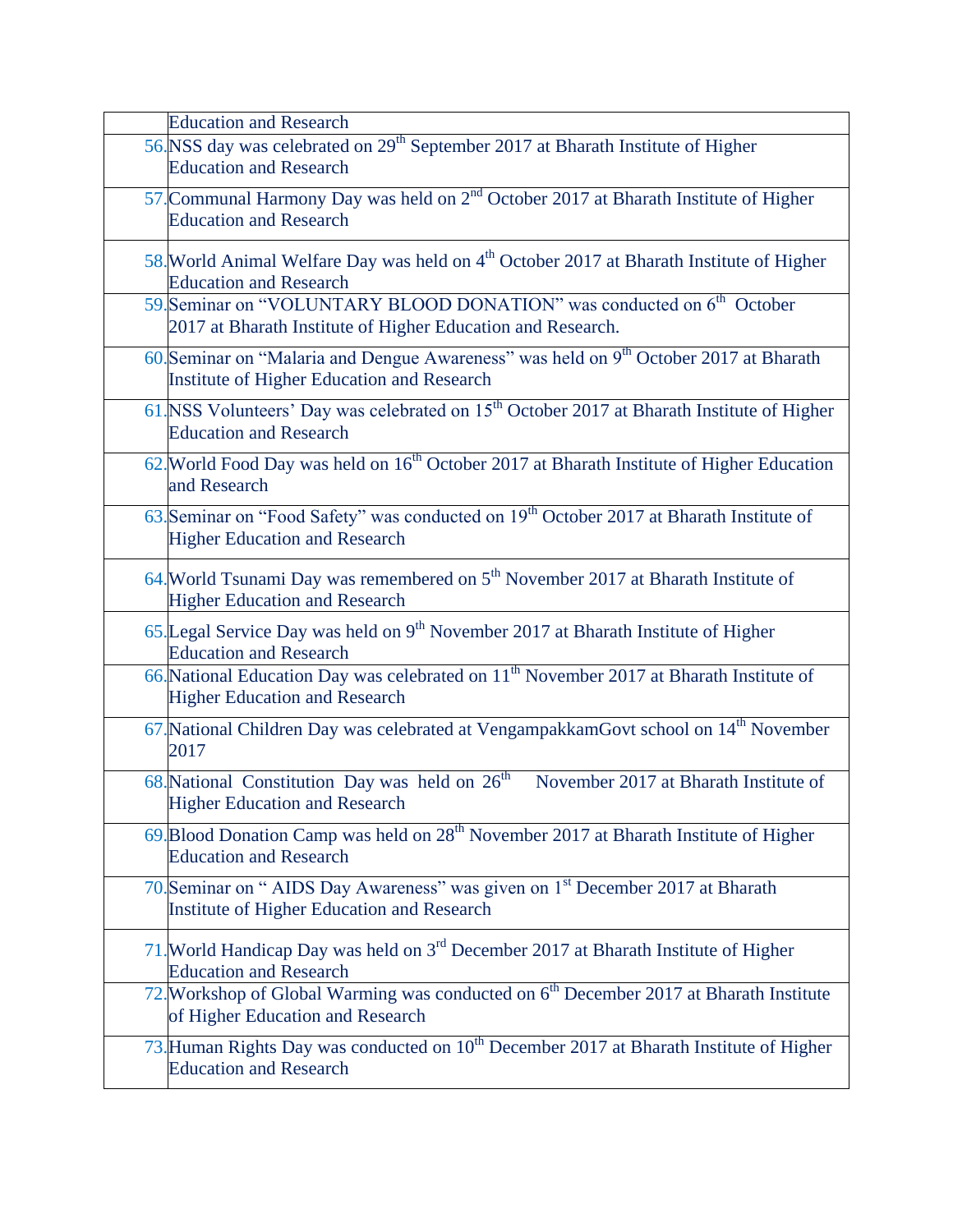| 74. UNICEF Day (United Nations International Children's Education Fund ) was conducted<br>on 11 <sup>th</sup> December 2017 at Bharath Institute of Higher Education and Research |
|-----------------------------------------------------------------------------------------------------------------------------------------------------------------------------------|
| 75. National Mathematics Day was conducted on 22 December 2017 at Bharath Institute of<br><b>Higher Education and Research</b>                                                    |
| 76. National Farmer's Day was held on 23 <sup>rd</sup> December 2017 at Bharath Institute of Higher<br><b>Education and Research</b>                                              |
| 77. Seminar on "India Towards" was conducted on 27 <sup>th</sup> December 2017 at Bharath Institute<br>of Higher Education and Research                                           |
| 78. World Peace Day was held on 1 <sup>st</sup> January 2018 at Bharath Institute of Higher Education<br>and Research                                                             |
| 79. National Bird's Day was celebrated on 5 <sup>th</sup> January 2018 at Bharath Institute of Higher<br><b>Education and Research</b>                                            |
| 80. World War Orphan Day was held on 6 <sup>th</sup> January at Bharath Institute of Higher Education<br>and Research                                                             |
| 81. Workshop on "Social Awareness" was conducted on 9 <sup>th</sup> January 2018 at Bharath<br>Institute of Higher Education and Research                                         |
| 82. National Youth Day was celebrated on 12 <sup>th</sup> January 2018 at Bharath Institute of Higher<br><b>Education and Research</b>                                            |
| 83. Army Day was held on 15 <sup>th</sup> January 2018 at Bharath Institute of Higher Education and<br>Research                                                                   |
| 84. Blood Donation Camp was held on 23 <sup>rd</sup> January 2018 at Bharath Institute of Higher<br><b>Education and Research</b>                                                 |
| 85. National Voter's Day was held on 25 <sup>th</sup> January 2018 at Bharath Institute of Higher<br><b>Education and Research</b>                                                |
| 86. Republic Day Celebration was celebrated on 26 <sup>th</sup> January 2018 at Bharath Institute of<br><b>Higher Education and Research</b>                                      |
| 87. Martyr Daywas remembered on 30 <sup>th</sup> January 2018 at Bharath Institute of Higher<br><b>Education and Research</b>                                                     |
| 88. World Cancer Day was held on 4 <sup>th</sup> February 2018 at Bharath Institute of Higher<br><b>Education and Research</b>                                                    |
| 89. Blood Donation Camp was held on 8 <sup>th</sup> February 2018 at Bharath Institute of Higher<br><b>Education and Research</b>                                                 |
| 90. International Mother Language Day celebrated on $21st$ February 2018 at Bharath Institute<br>of Higher Education and Research                                                 |
| 91. National Science Day was celebrated on 28 <sup>th</sup> February 2018 at Bharath Institute of<br><b>Higher Education and Research</b>                                         |
| 92. Dental Camp on "Dentist Day" was held on 6 <sup>th</sup> March 2018 at adopted village                                                                                        |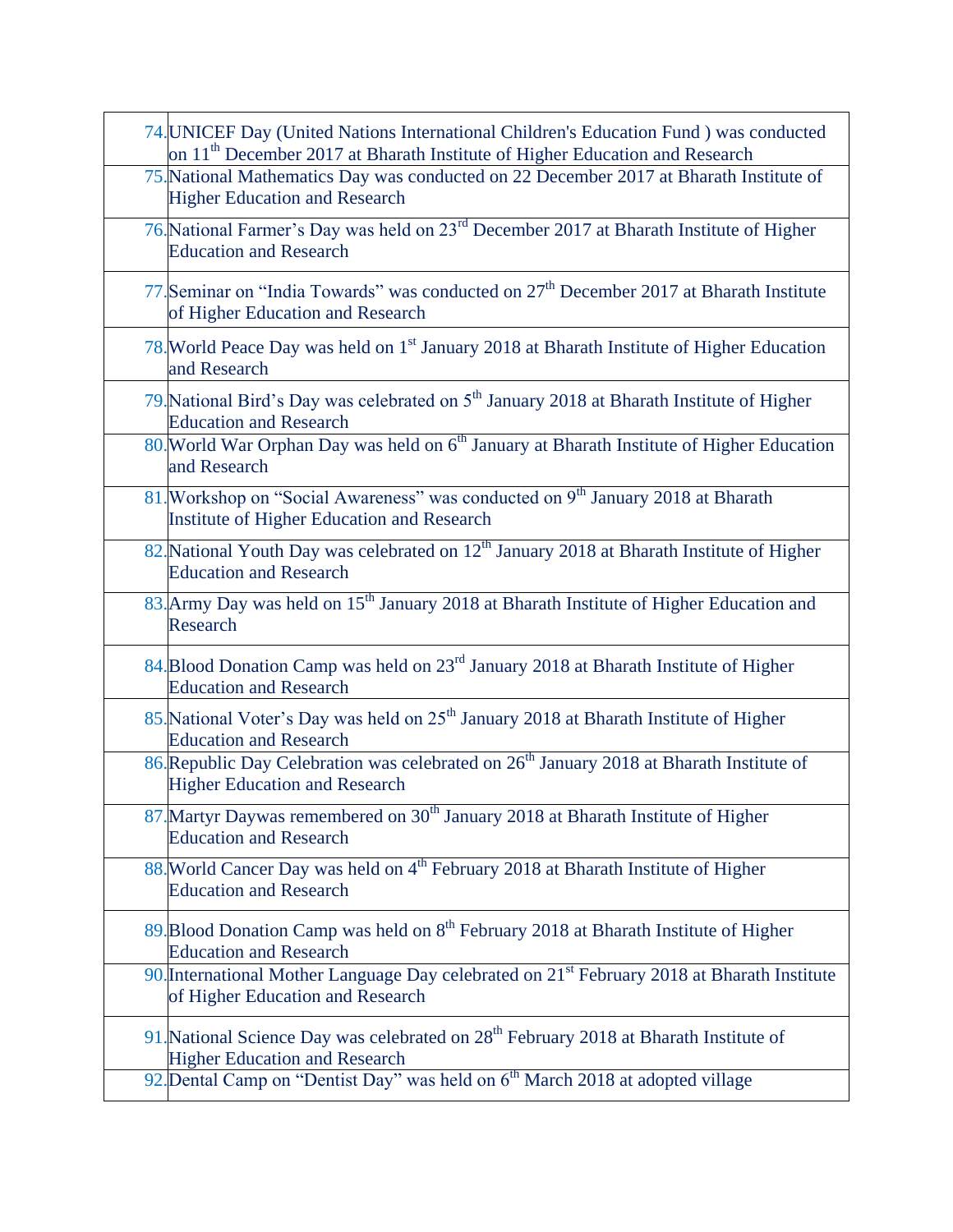| Kovilancherry                                                                                                                                                                                             |
|-----------------------------------------------------------------------------------------------------------------------------------------------------------------------------------------------------------|
| 93. International Women Day Celebration was held on 8 <sup>th</sup> march 2018 at Bharath Institute of<br><b>Higher Education and Research</b>                                                            |
| 94. On National Plant A Flower Day plants where planted at Bharath Institute of Higher<br>Education and Research on 12 <sup>th</sup> march 2018                                                           |
| 95.NSS Special Camp was conducted at KovilamcherryGovt school for seven days between<br>$21st$ March 2018 to $27th$ march 2018 by Bharath Institute of Higher Education and<br>Research's NSS volunteers. |
| 96. Blood Donation Camp was held at Bharath Institute of Higher Education and Research<br>on $3rd$ April 2018                                                                                             |
| 97. Seminar on "World Health Day" was conducted on $7th$ April 2018 at Bharath Institute<br>of Higher Education and Research                                                                              |
| 98. International Earth Day was celebrated by planting trees on adopted villages of Bharath<br>Institute of Higher Education and Research on 22 <sup>nd</sup> April 2018                                  |
| 99. World Malaria Daywas held on 25 <sup>th</sup> April at Bharath Institute of Higher Education and<br>Research                                                                                          |
| 100Seminar on "Workers day" was conducted on 1 <sup>st</sup> may 2018 at Bharath Institute of Higher<br><b>Education and Research</b>                                                                     |
| 101Seminar onNational Renewal Day on 4 <sup>th</sup> May 2018 at Bharath Institute of Higher<br><b>Education and Research</b>                                                                             |
| 102 World Red Cross Day was celebrated on 8 <sup>th</sup> May 2018 at Bharath Institute of Higher<br><b>Education and Research</b>                                                                        |
| 103Blood Donation Camp was held on 15 <sup>th</sup> May 2018 at Bharath Institute of Higher<br><b>Education and Research</b>                                                                              |
|                                                                                                                                                                                                           |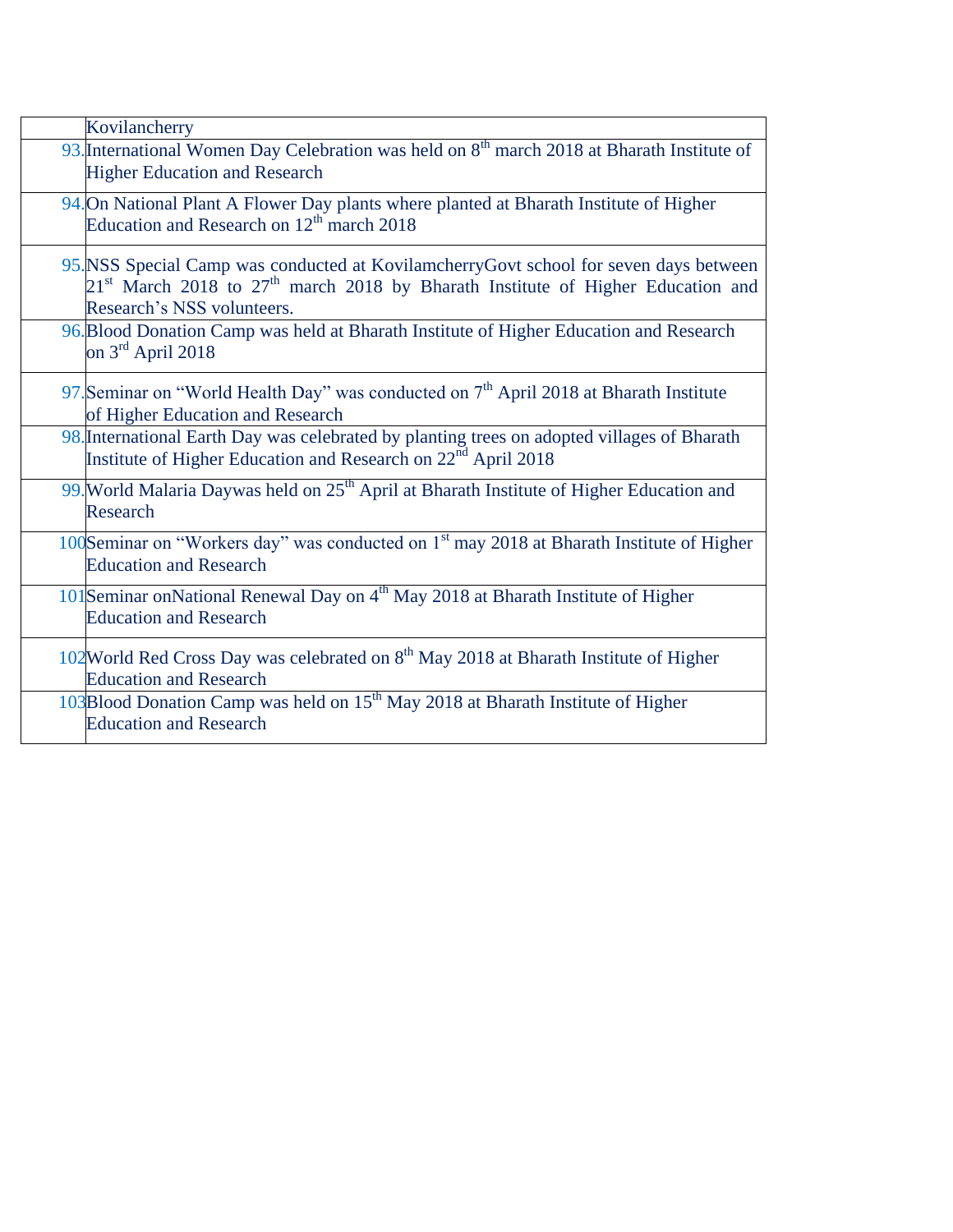# **NATIONAL SERVICE SCHEME 2016-2017 ACTIVITIES**

| S.NO                    | <b>REGULAR AND SPECIAL CAMP ACTIVITIES</b>                                                                                                                                                                     |
|-------------------------|----------------------------------------------------------------------------------------------------------------------------------------------------------------------------------------------------------------|
| 1                       | <b>Blood Camp 2016-2017</b>                                                                                                                                                                                    |
|                         | Blood Donation camp was conducted on 30thAugust 2016 at"BHARATH INSTITUTE OF HIGHER<br><b>EDUCATION AND RESEARCH SELAYIUR</b>                                                                                  |
| $\overline{2}$          | <b>Blood Donation Voluntarism Registration</b>                                                                                                                                                                 |
|                         | Blood Donation Voluntarism Registration held on 1st October 2016 at SELAIYUR                                                                                                                                   |
| $\overline{\mathbf{3}}$ | Medical Camp 2016-2017                                                                                                                                                                                         |
|                         | The Free Comprehensive Health Check-Up Camp Was Held on 13th AUGUST 2016 at "Thiruvencherry"<br>Village and Jointly Organized Lions Club of Tambaram Unit and Saveetha Dental College and Hospital<br>Chennai. |
| 4                       | <b>Support for Jallikattu</b>                                                                                                                                                                                  |
|                         | Jallikattu protest held on 17th Jan 2017 at Bharath Institute of Higher Education And Research                                                                                                                 |
| 5                       | Voting pledge                                                                                                                                                                                                  |
|                         | VOTING PLEDGE held at BHARATH INSTITUTE OF HIGHER EDUCATION AND RESEARCH<br><b>SELAIYUR ON 25th January 2017</b>                                                                                               |
| 6                       | <b>Orientation Program</b>                                                                                                                                                                                     |
|                         | Orientation program on Revolution in Volunteerism was Held on 8thFeburary 2017 at Bharath Institute of<br>Higher Education And Research Selaiyur, Chennai.                                                     |
| 7                       | <b>Science Day Rally</b>                                                                                                                                                                                       |
|                         | Science Day Rally was held on 28thFebruary 2017 at Vengambakkam Village on the Day our NSS UNIT<br>creating awareness among public.                                                                            |
| 8                       | <b>University Campus Cleaning</b>                                                                                                                                                                              |
|                         | Nss Volunteers Cleaning the University Campus on 2nd march 2017 at Bharath Institute of Higher                                                                                                                 |
|                         | <b>Education And Research, Chennai</b>                                                                                                                                                                         |
| 9                       | Women's day celebration                                                                                                                                                                                        |
|                         | Women's day Celebration Held on 8thMarch 2017 at Bharath Institute of Higher Education And Research                                                                                                            |
|                         |                                                                                                                                                                                                                |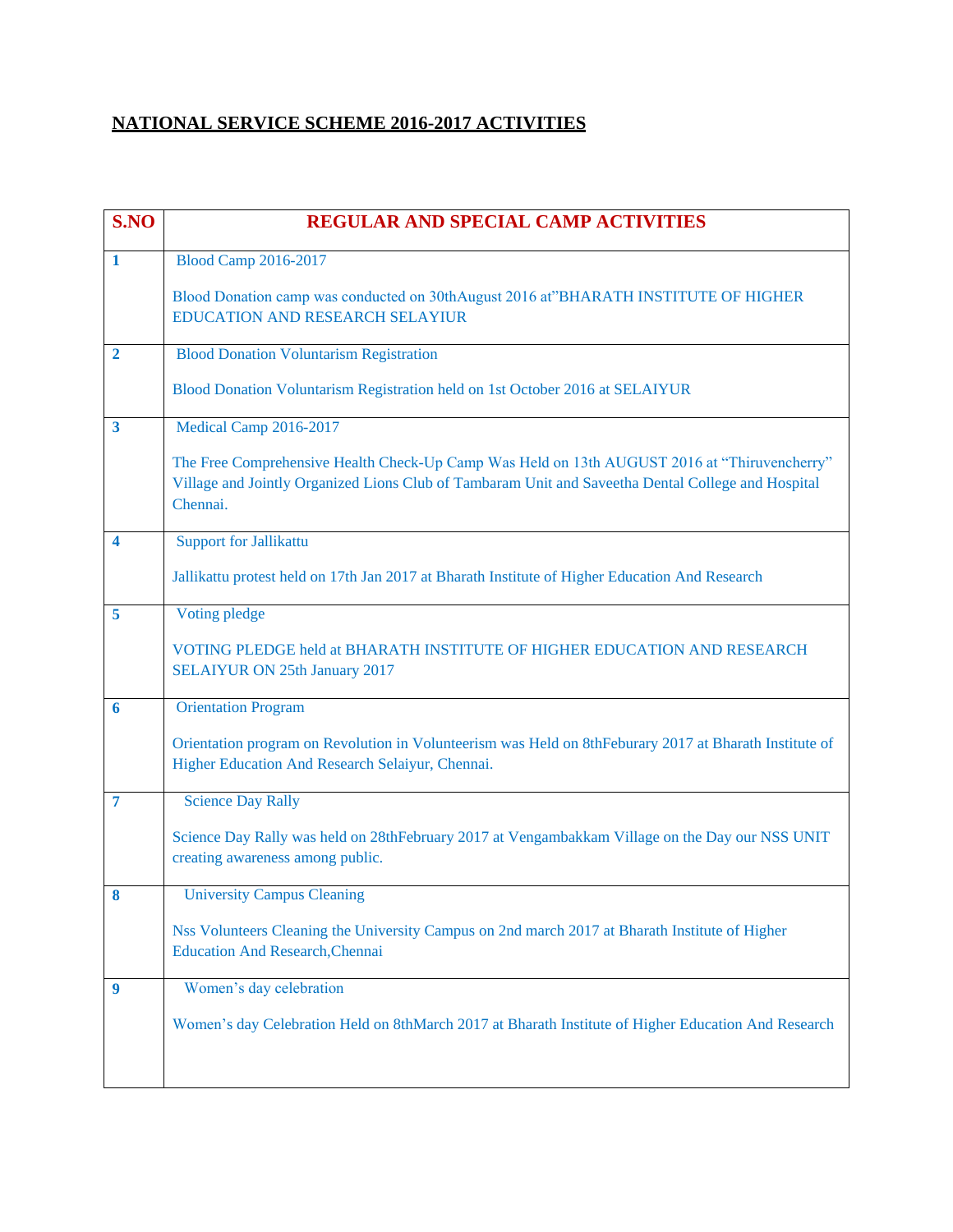| <b>10</b> | <b>World Water Day Rally</b>                                                                                                    |
|-----------|---------------------------------------------------------------------------------------------------------------------------------|
|           | World Water Day Rally Program Held on 21st MARCH 2017 at Besant Nagar.                                                          |
| 11        | <b>Special Camp</b>                                                                                                             |
|           | Special Camp Held at Paduvancherry , Vengambakkam , Thirvencherry on 21st March 2017-27th March<br>2017                         |
| 12        | Self Defense Work shop Self Defense Program held at Bharath Institute of Higher Education<br>and research on $22nd$ march 2017. |
| 13        | <b>Polio Drops</b>                                                                                                              |
|           | Polio Drop Camp was Held at "Bharath Institute of Higher Education and Research" on 2ndApril 2017                               |

## **NATIONAL SERVICE SCHEME 2015-2016 ACTIVITIES**

| S.NO                    | <b>REGULAR AND SPECIAL CAMP ACTIVITIES</b>                                                                                                                                                   |
|-------------------------|----------------------------------------------------------------------------------------------------------------------------------------------------------------------------------------------|
| $\mathbf{1}$            | <b>BLOOD DONATION CAMP</b>                                                                                                                                                                   |
|                         | Blood Donation Camp was held at "BHARATH INSTITUTE OF HIGHER EDUCATION AND<br>RESEARCH" on 29th July 2015                                                                                    |
|                         | "ACT AS IF WHAT YOU DO MAKES A DIFFERENCE. IT DOES."                                                                                                                                         |
| $\mathbf{2}$            | <b>General Medical Camp</b>                                                                                                                                                                  |
|                         | Free Medical Camp was conducted by Bharath Institute of Higher Education And Research Nss Cell&<br>Jointly Conducted by Lions Club Tambaram In our University Campus on 13th August 2015.    |
| $\overline{\mathbf{3}}$ | <b>Polio Drops</b>                                                                                                                                                                           |
|                         | Polio drops camp was held at "BHARATH INSTITUTE OF HIGHER EDUCATION AND RESEARCH"<br>on 22nd January 2016.                                                                                   |
|                         | <b>SVEEP CAMPIGN 2016</b>                                                                                                                                                                    |
|                         | Sveep Camp held at Bharath Institute of Higher Education And Research on 14thMarch 2016. Our NSS<br>Coordinator R.Karthikeyan and S.P.Vijayaragavan along with our Students during the camp. |